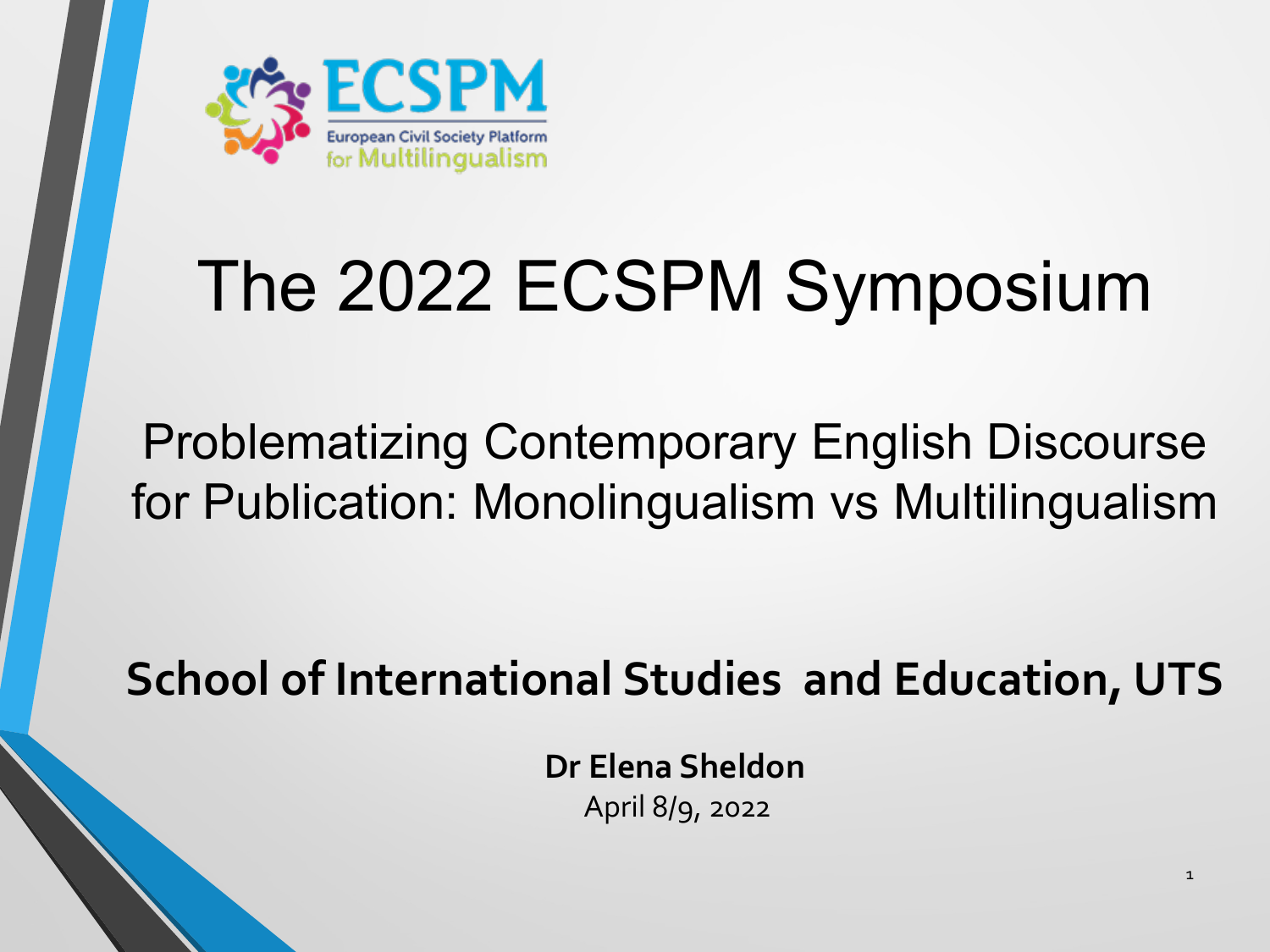**My presentation's main goal is to highlight the monolingual English discourse for publication, which has become more prestigious than other languages, such as Spanish, but is harder to attain, thus, puts at a disadvantage multilingual scholars.**



**Latino America particularly in Chile, includes university policies and I look closely at Research Articles (RA) published in English L1, and English L2 and Spanish L1 in Spain including interviews and in interviews.**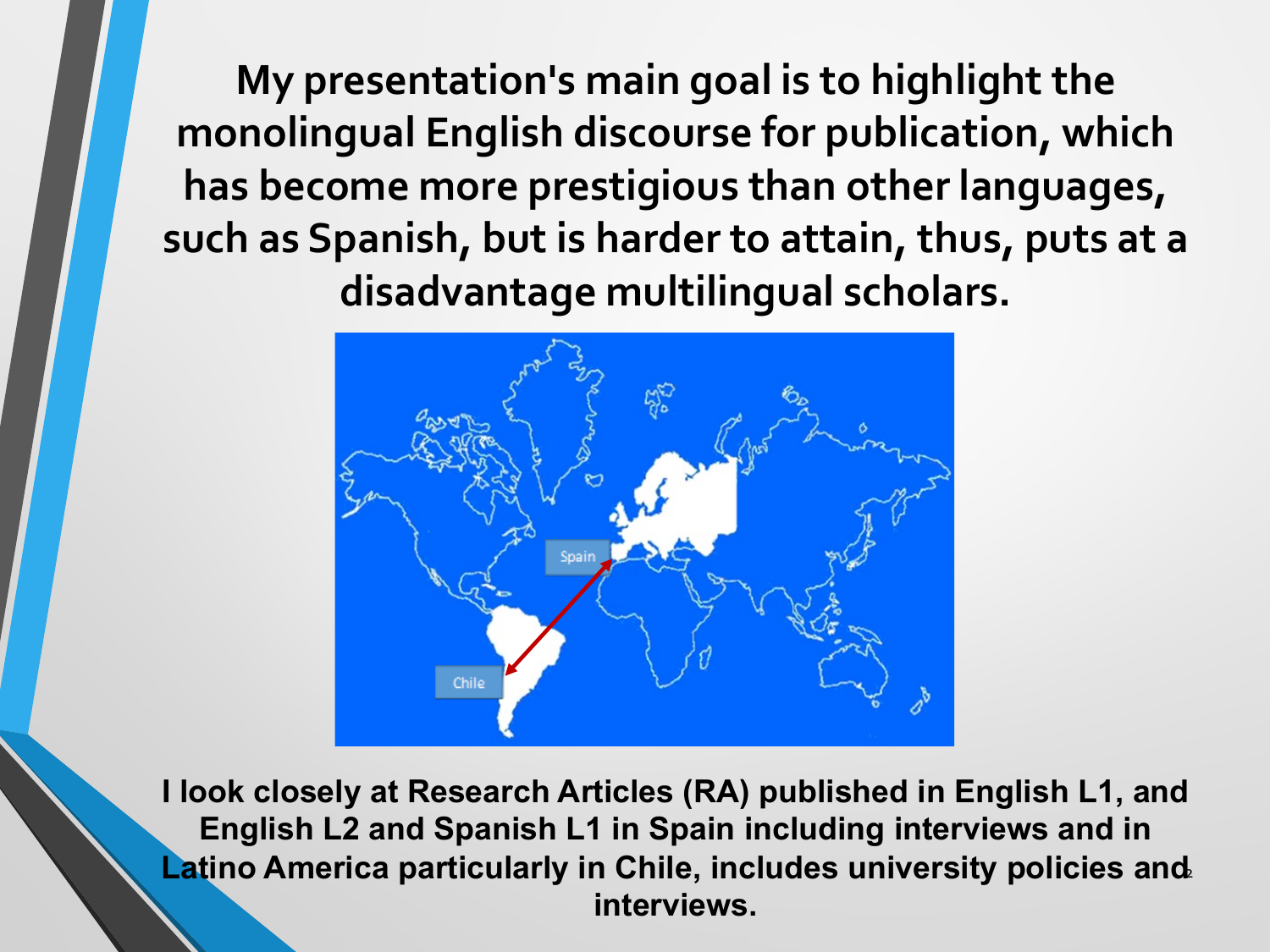## **Problematization of social and political inequalities**

- Due to the dominance of English as a language of research publication in Spain and some Latin American countries including Chile, multilingual scholars publish in English to attain international visibility, which puts them at a disadvantage compared to native English-speaking academics.
- English doesn't necessarily convey accurately some local contexts, so something is 'lost in translation'.
- This inequality is noted more in the humanities and social sciences (HSS) disciplines than the hard sciences where English is more firmly established.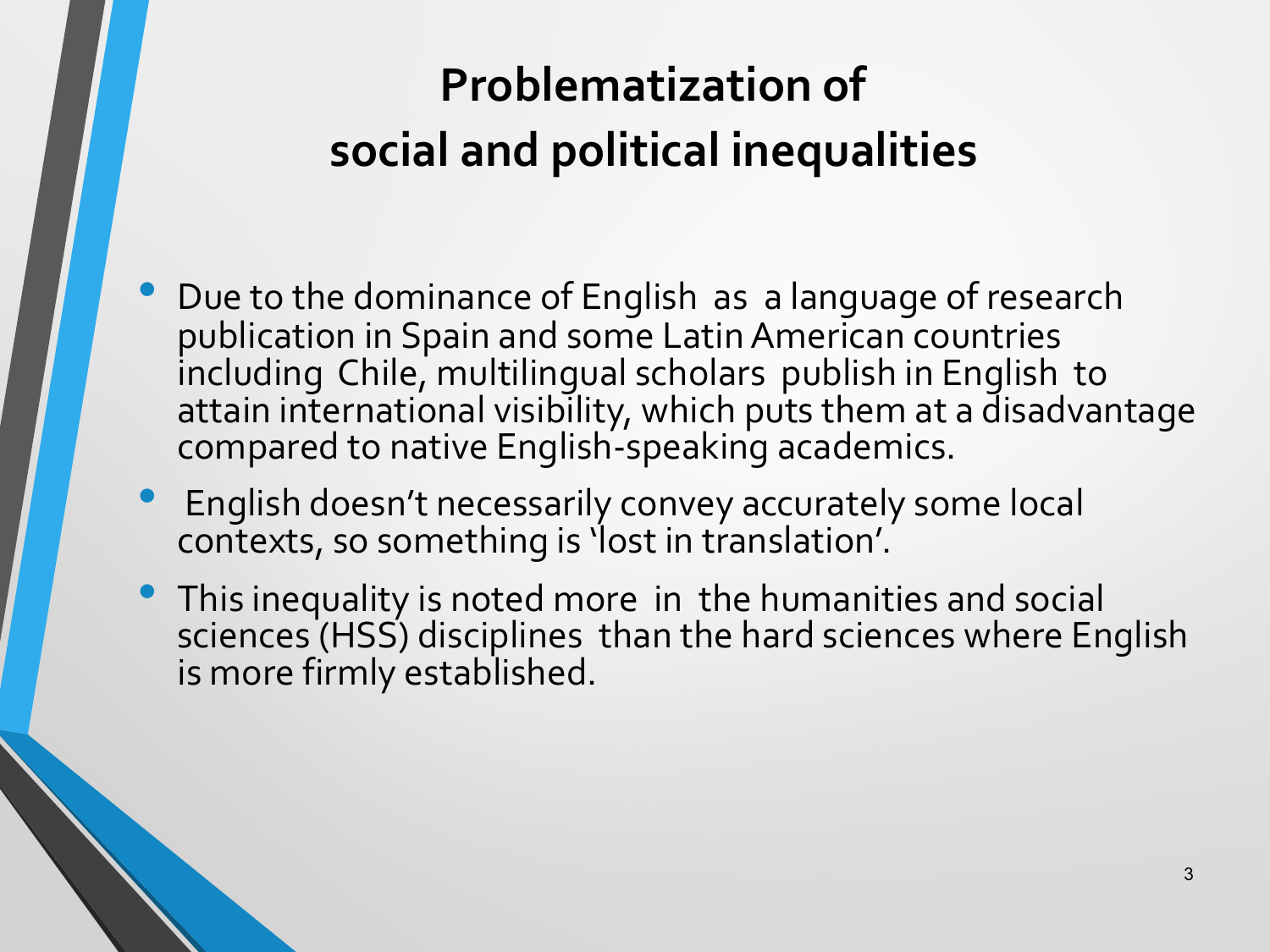- Similar to Spanish universities, Chile has had a tradition of promoting the internationalization of HSS academics for more than 50 years by sending academics for professional training at both Anglophone and non-Anglophone countries.
- These graduates upon returning to Chile occupied key positions in tertiary institutions.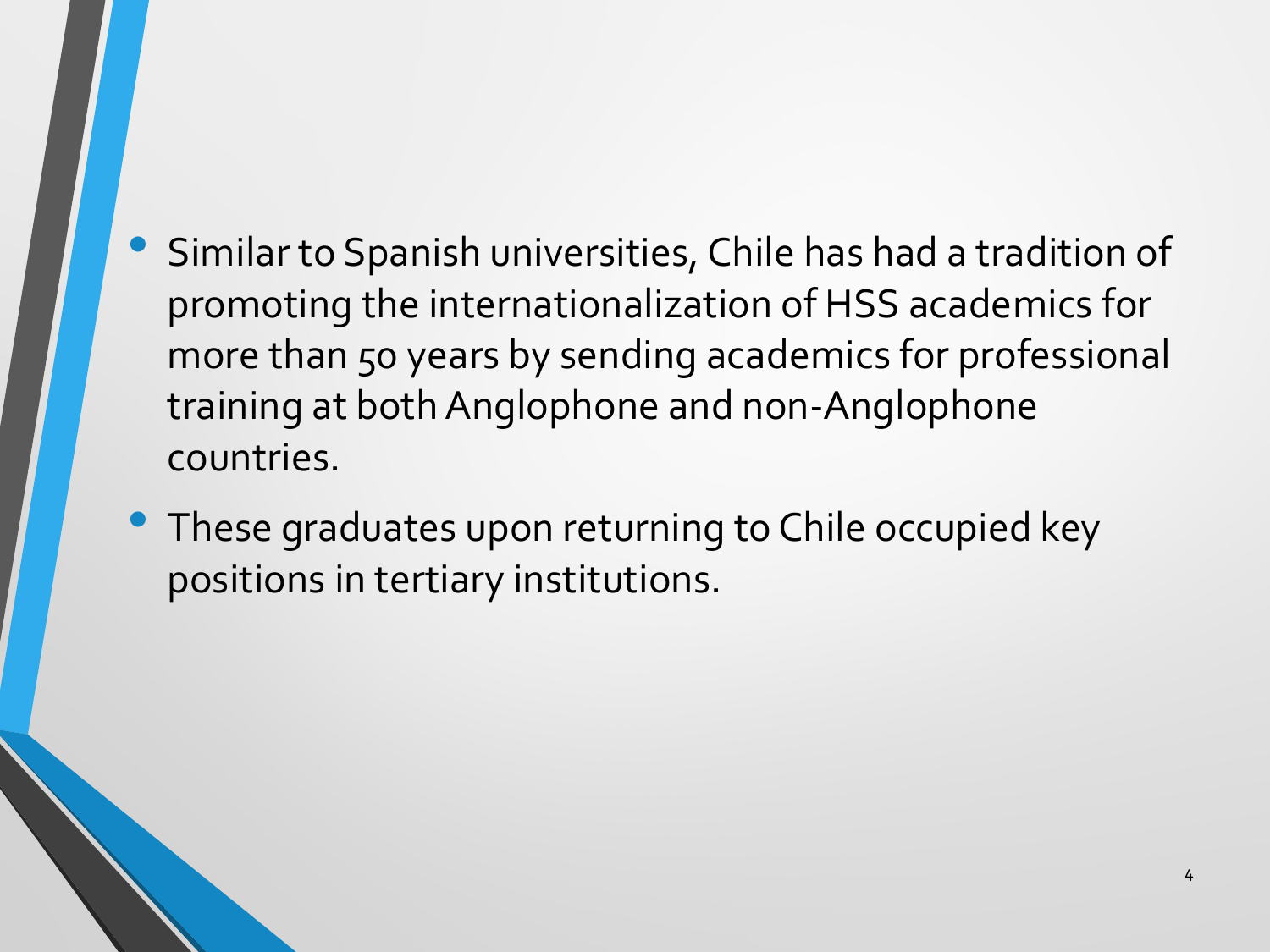- Financial assistance has included scholarships for PhD studies overseas, particularly in Anglophone countries.
- Small competitive grants provide for the payment of translators or editors if the research article is written in English.
- It is expected that research outputs will be published in Impact Factor (IF) journals, as they are considered objective and reliable.
- Researchers need to get their research published in Impact Factor (IF) journals.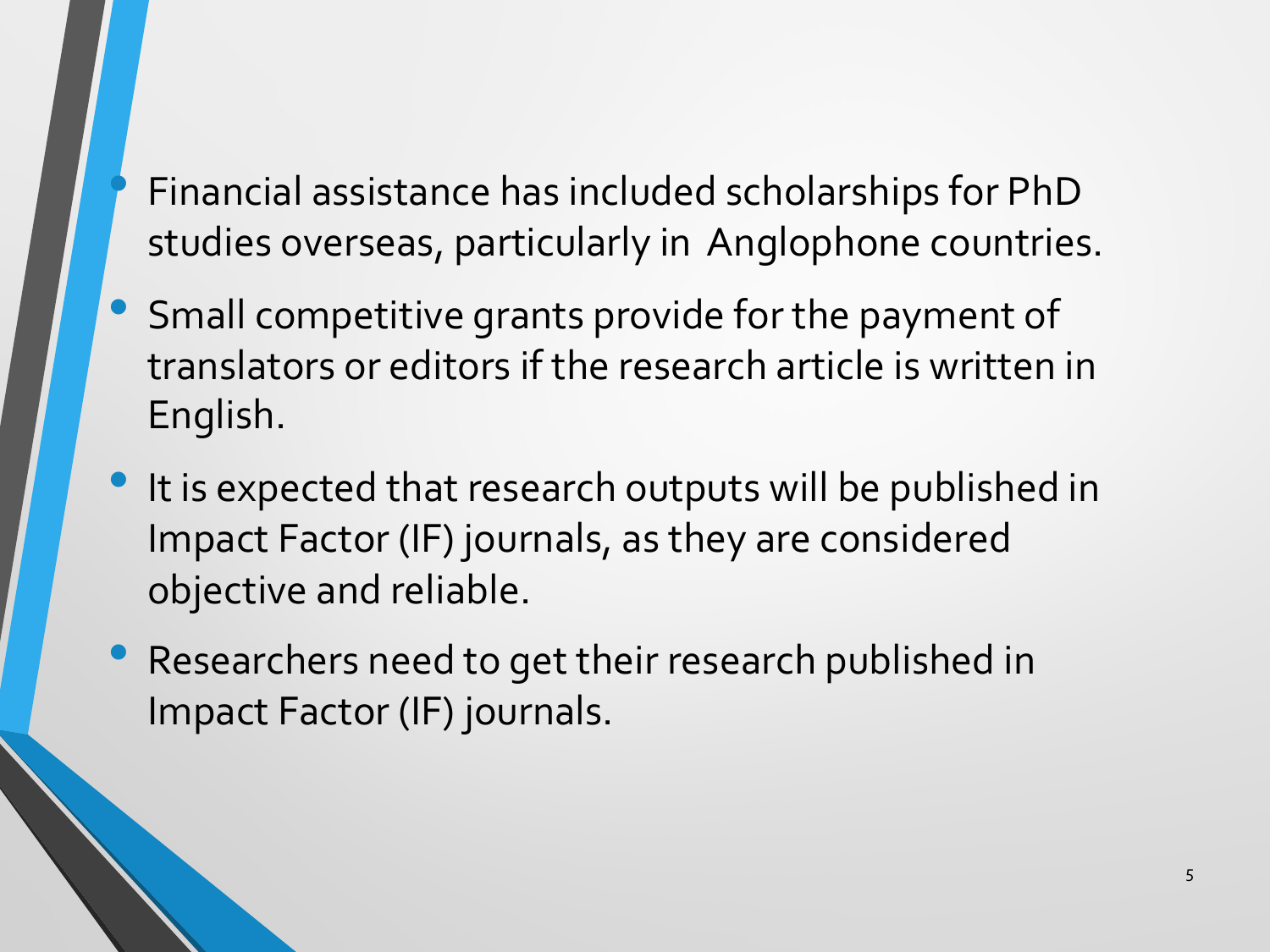# C**hallenges for multilingual scholars / publishing in English in higher rated journals**

Researchers in Asia (Chiu, 2001; Flowerdew, 2009, Flowerdew & Li, 2009), Europe (Bocanegra-Valle, 2014; Duszak & Lewkowicz, 2008; Lillis & Curry, 2010; Mur-Dueñas, 2012; Sheldon, 2018a,2008b), Latin America (Corcoran 2015; Englander & Uzuner-Smith 2013 & Sheldon,2020 and Africa (El Malik & Nesi, 2008), to name a few, have reported that research outcomes in HSS have been measured by using the IF.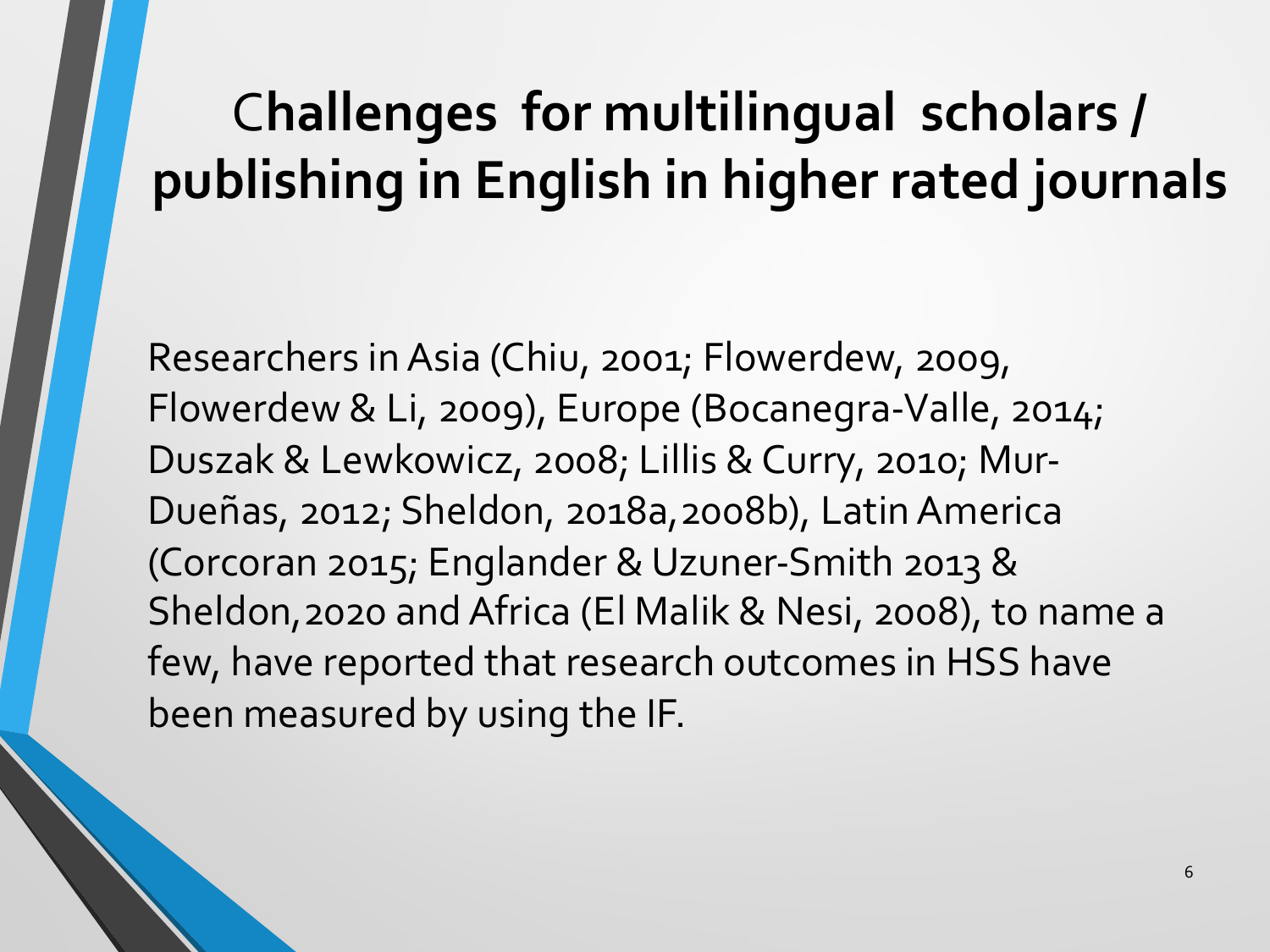### **Impact factor**

- Implies high productivity and measures research by citation in the case of the journals which are normally listed at the Institute of Scientific Information (ISI).
- The majority of the articles in these journals are in English.
- Similarly, academics in HSS from less privileged countries, such as those in Latin America, are required to publish in those journals, something that can only bring about defensiveness and anxiety (Martínez, 2011; Pablón & da Costa, 2006; Salager-Meyer, 2008; Sheldon, 2020).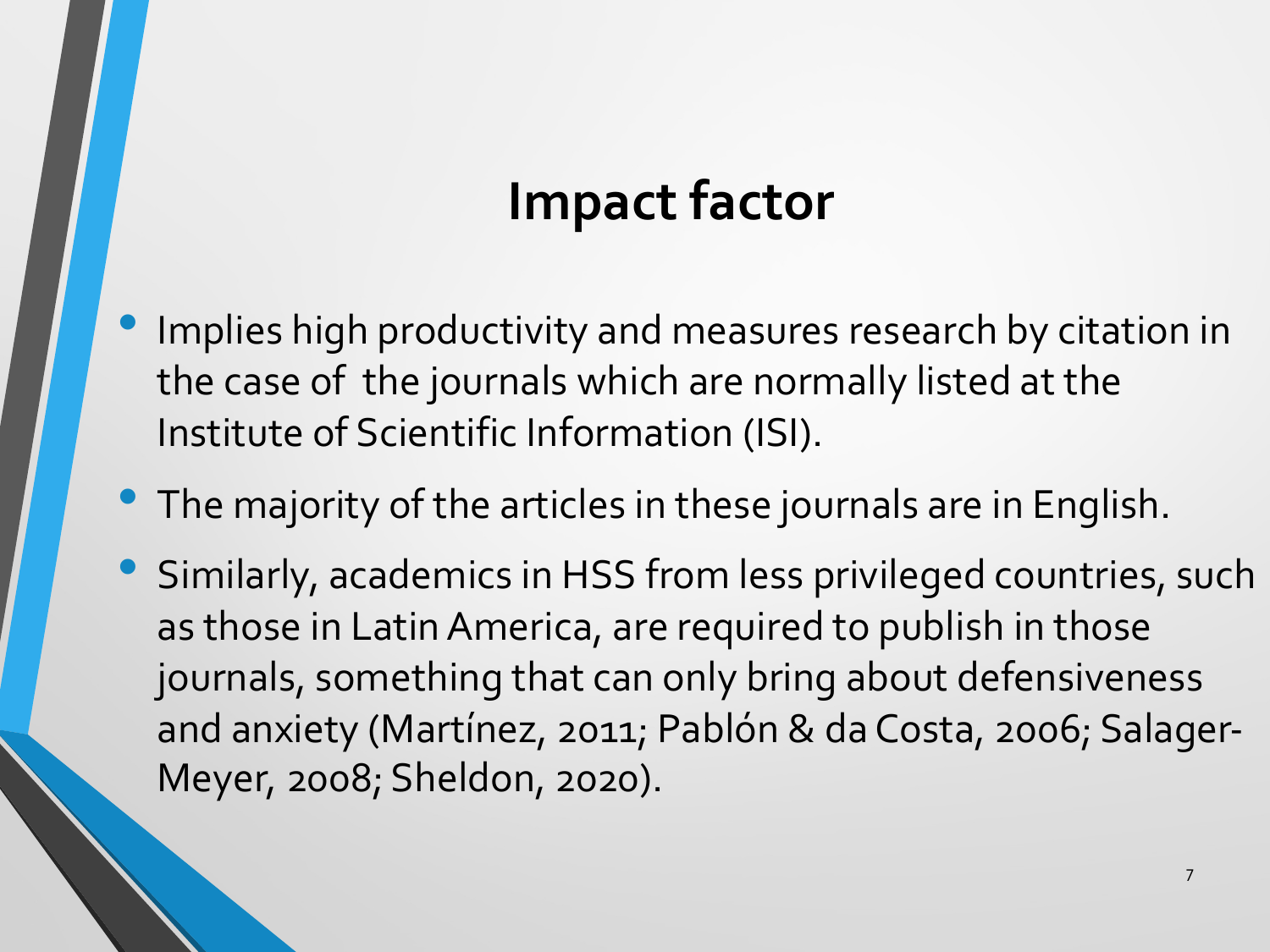### • **Research Questions:**

- What national and university policies constrain (or guide) these researchers' publishing in Spanish and/or English?
- What are some of the opportunities and constraints governing the publication of these researchers' academic work in English and Spanish?
- How do multilingual scholars' research practices accommodate global demands in academia? Is their knowledge production in English L2 influenced by L1 national writing culture?
- It questions as to what extent universities, particularly in Spain and Latin American countries, are accountable for the dissemination of knowledge in English and in their national languages.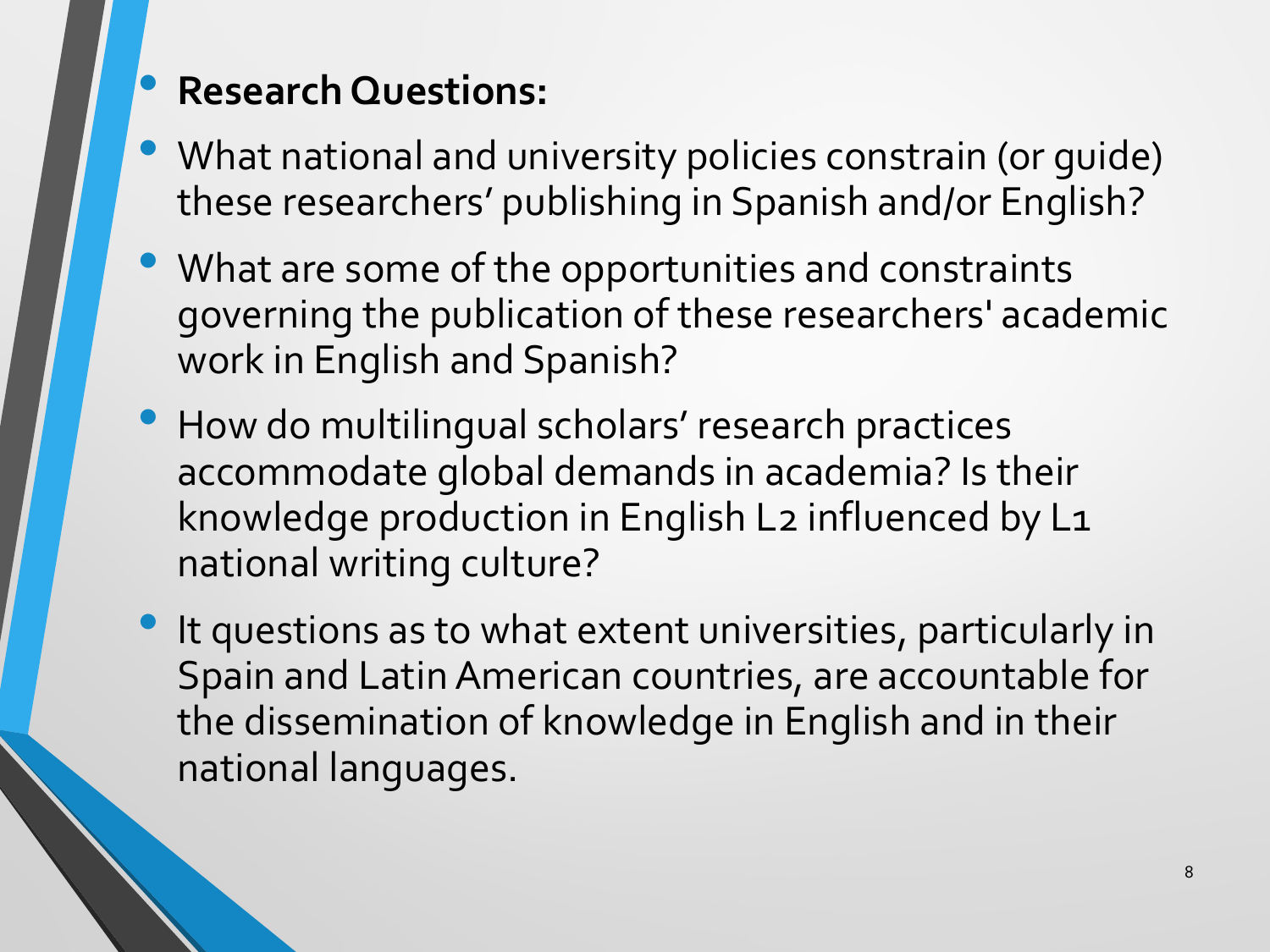# **Methods: Move analysis, Appraisal theory in RA & interviews**

- **Rhetorical patterns of research articles** (Swales, 2004) Introduction and Discussion/Conclusion sections of: i) Spanish L1 (18) ii)English L1 (18) iii)English L2 (18)
- **Appraisal theory** focussing on Engagement System (Martin & White, 2005) Introduction and Discussion/Conclusion sections of:

i) Spanish L1 (18) ii)English L1 (18) iii)English L2 (18)

#### • **Interviews**:

10 interviews in Spain and 14 in Chile, both conducted in Spanish.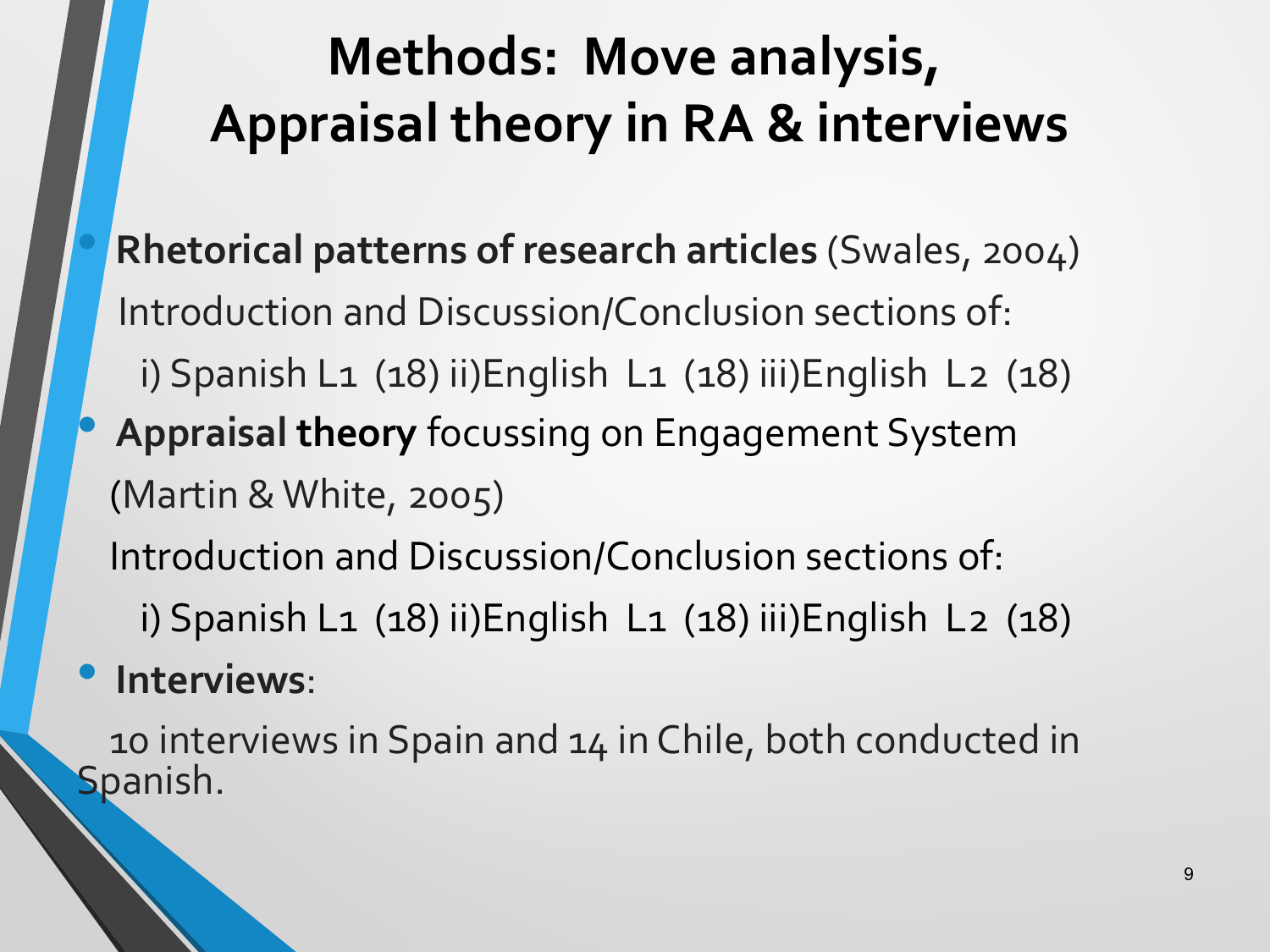### **Results: English as a privileged language on contemporary global academia**

- Due to compelling evidence shown throughout the first seven chapters in my book *"Knowledge construction in academia: A challenge for multilingual scholars"* and research articles indicated that scholarly publication is multilayered and complex.
- This book problematizes further the inequalities and ideologies in English scholarly production and proposes alternative measurements to attain scholarly visibility.
- It questions the extent to which universities, particularly in Spain and Latin American countries, are responsible for the dissemination of knowledge in English and in their national languages.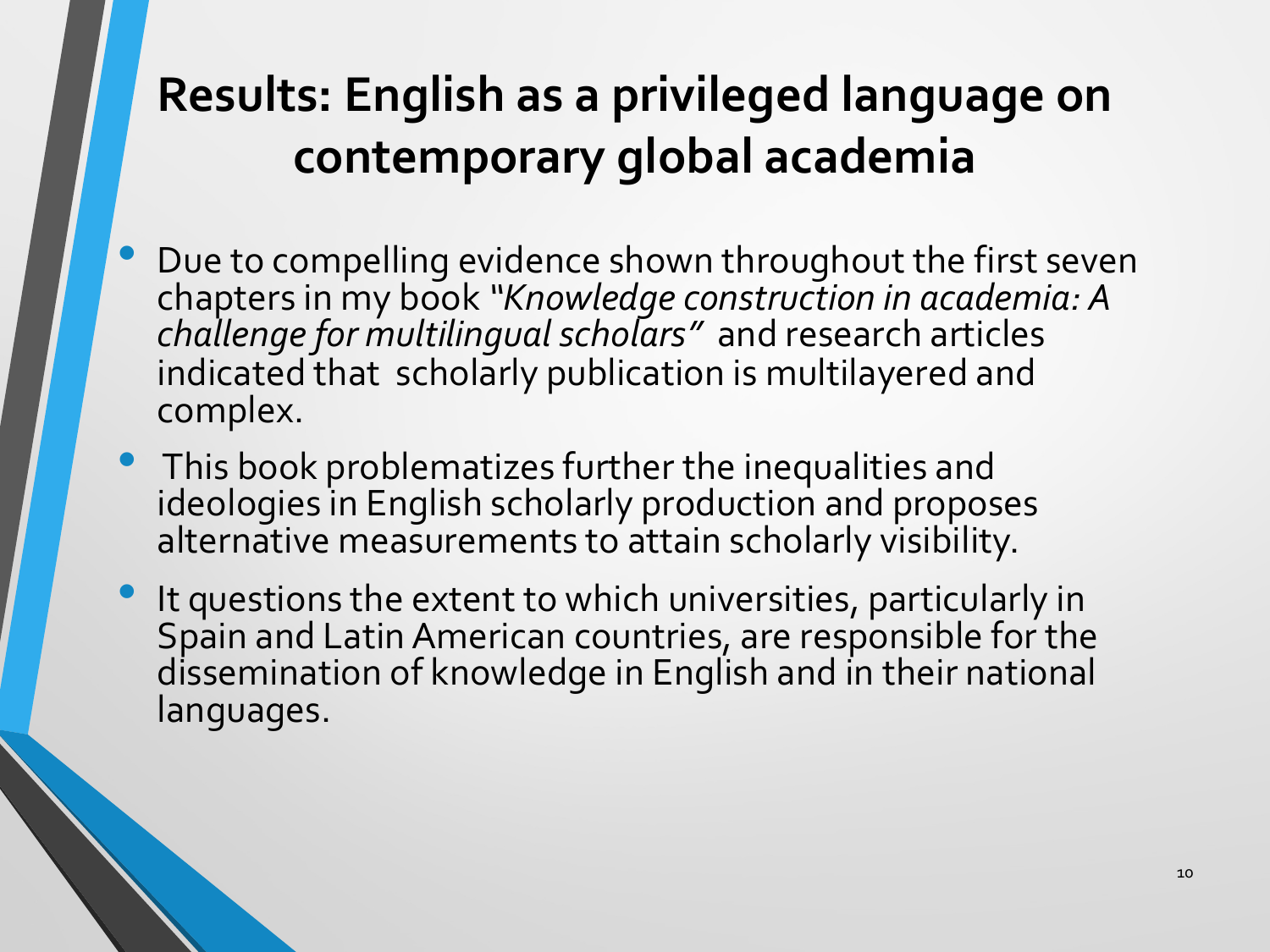- Results showed how English L2 texts have borrowed culture-specific linguistic patterns of their writers' L1 when writing in English, and as asserted by Hyland (2012), departures from Anglophone conventions may be one reason journals reject contributions from those researchers who lack familiarity with standard academic English.
- Linguistic barriers and lack of familiarity with the publication process, including how to respond to the reports of a journal's reviewers, may demoralize and marginalize researchers.
- Institutions in developing countries such as Latin America appear to ignore the fact that English is not part of their scholars' formal education and to expect them to publish in indexed journals without adequate support is, in my view, a pure injustice.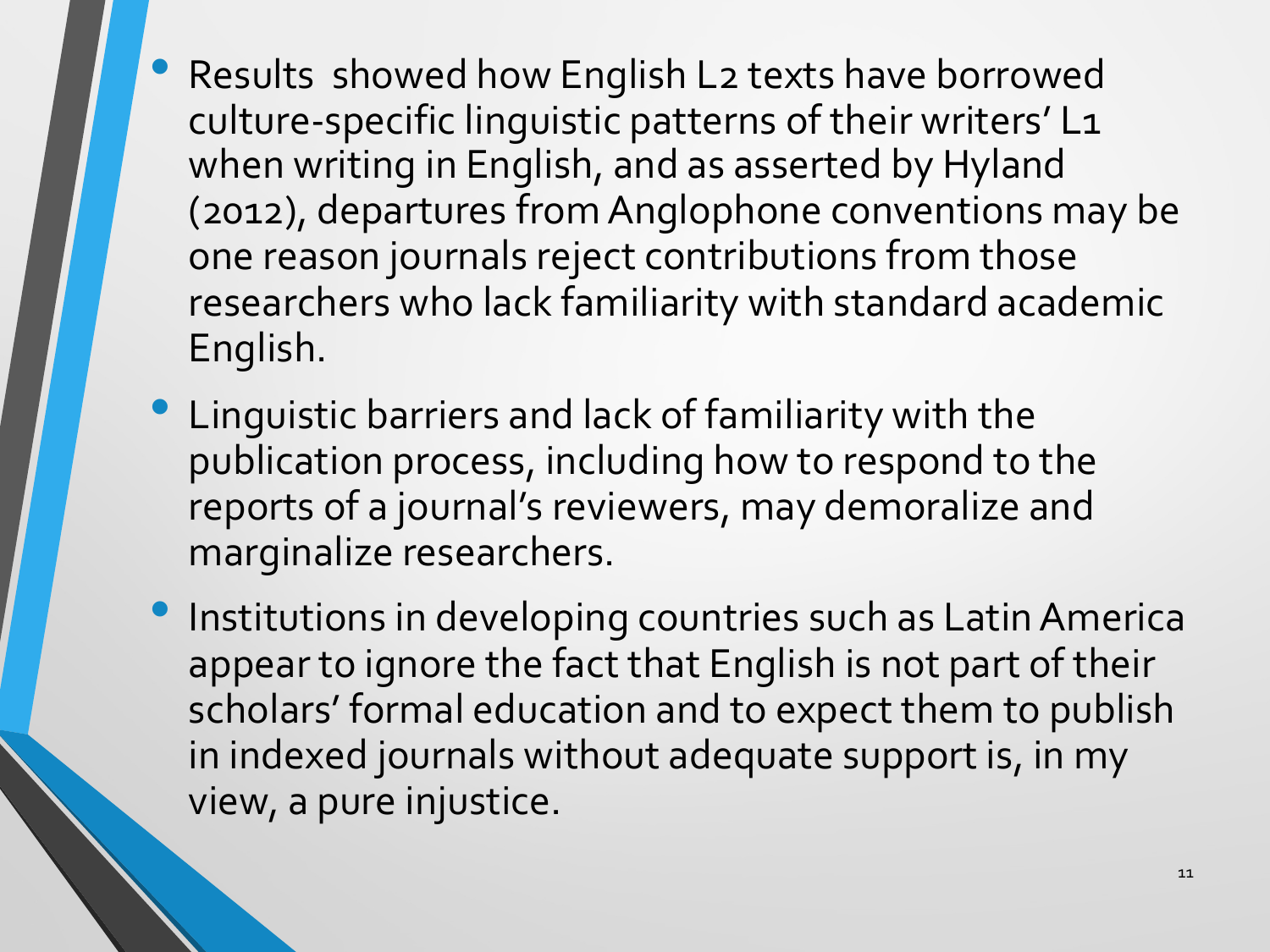- For instance, one of the scholars whom I interviewed in Spain with an extensive record of publications in Spanish, felt the pressure to publish in English because international academia does not speak Spanish (see Chapter 7).
- The data of the English L2 texts in this book showed divergent intellectual styles in the textual organization of the Discussion/Conclusion sections of RAs compared to the texts of the L1 groups.
- Despite retaining part of their L1 culture-specific intellectual style, the eighteen RAs written by the English L2 group were published in Spain in the journals *Ibérica* and *RESLA*, which are listed in the Science Journal Impact Factor (SCI). However, they are categorised as "B" Journal.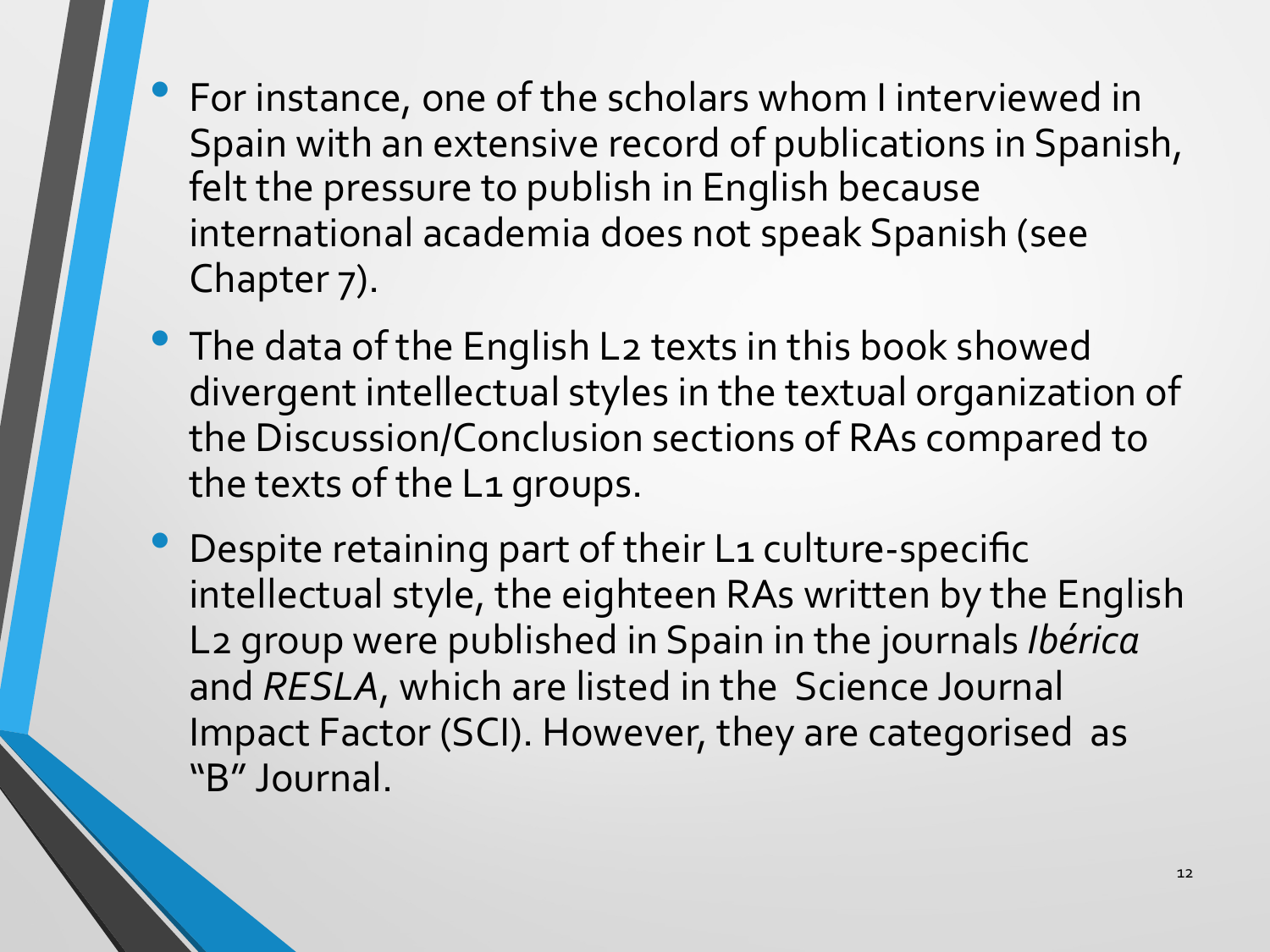- Results from English L2 writers clearly demonstrated attempts at fluidity are shown in scholarly RAs which can be taken as a sign of resistance. The variations may suggest that their writers have refused the fixed "monolingual mindset that is blind to multilingualism given support to the use only of English in academia" (Pennycook 2008b: 30.1)
- While scholars may be able to reduce the power of English in academia or lessen its potential to alter the construction of knowledge in other languages, English for Research Publication Purposes (ERPP)genre courses can be taught using a critically pragmatic approach (Mur-Dueñas & Lorés-Sanz 2009) by making it explicit to participants that Anglophone academic discourse conventions are simply characteristics of the target language and not necessarily "better" than the academic conventions of other languages.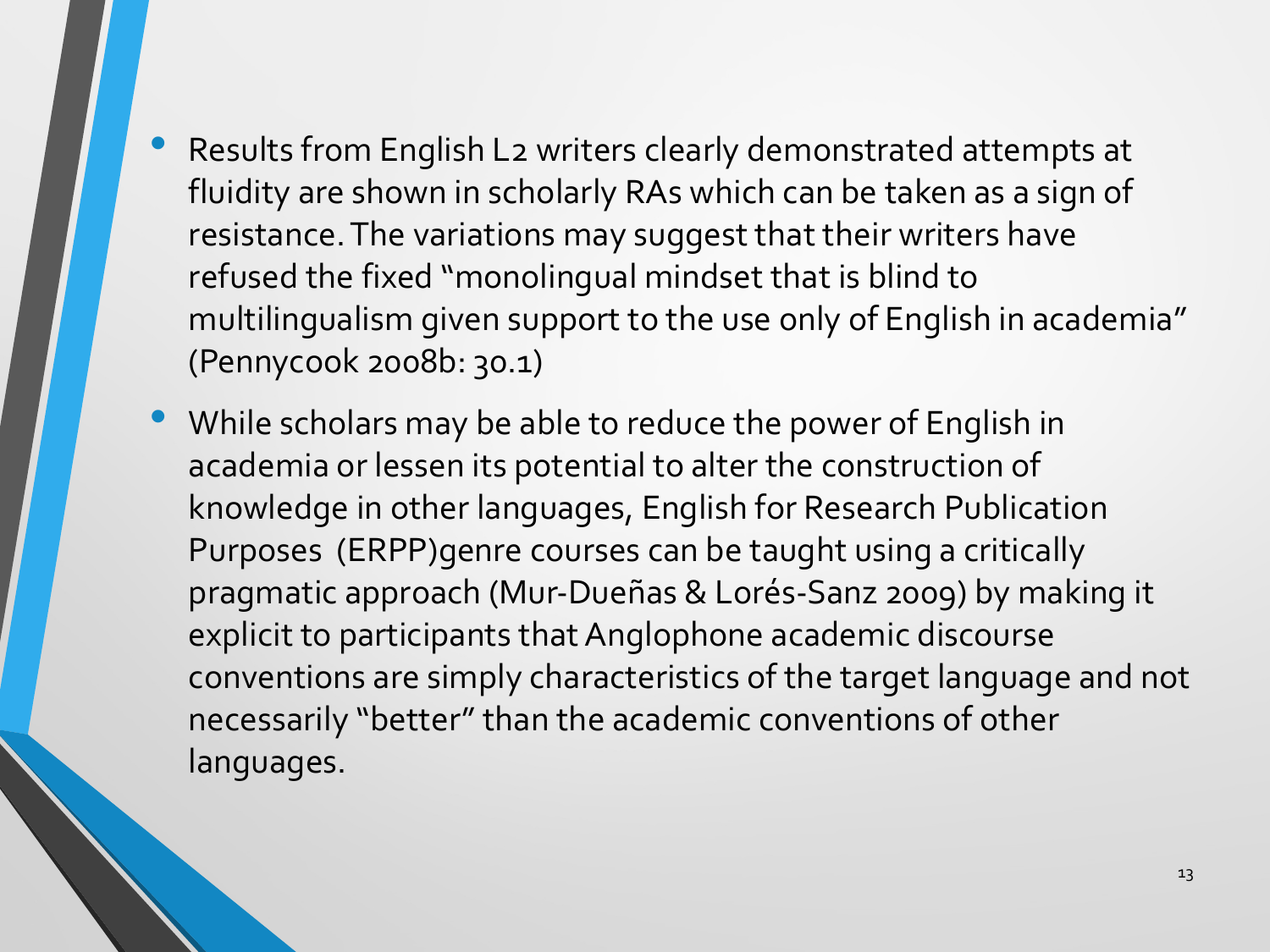# **Results 14 interviewees, Chile**

| Researcher<br># | <b>Educational</b><br>background/language             | Gender                    | <b>Years of</b><br>experience | <b>Publications</b><br>in Spanish | <b>Publications</b><br>in English | Academic<br>post       |
|-----------------|-------------------------------------------------------|---------------------------|-------------------------------|-----------------------------------|-----------------------------------|------------------------|
| P <sub>1</sub>  | PhD in Chile / Spanish                                | $\mathbf{M}$              | 11 to 20                      | 10                                | 5                                 | Associate<br>Professor |
| P <sub>2</sub>  | PhD in Chile / Spanish                                | M                         | 20 to 30                      | 18                                | $\mathbf{0}$                      | Associate<br>Professor |
| P <sub>3</sub>  | PhD in USA / English                                  | ${\bf F}$                 | 11 to 20                      | 18                                | 9                                 | Associate<br>Professor |
| P <sub>4</sub>  | PhD in Chile / Spanish                                | $\mathbf{F}$              | 11 to $20$                    | $\overline{7}$                    | $\mathbf{0}$                      | Lecturer               |
| P <sub>5</sub>  | PhD in Germany /<br>German                            | $\mathbf{M}$              | 20 to 30                      | 16                                | 10                                | Full<br>Professor      |
| <b>P6</b>       | PhD in Australia /<br>English<br>PostDoc in Australia | ${\bf F}$                 | 11 to 20                      | 5                                 | $\overline{4}$                    | Lecturer               |
| P7              | PhD in Chile / Spanish                                | M                         | 6 to 10                       | $8\,$                             | $\mathbf{0}$                      | Lecturer               |
| P <sub>8</sub>  | PhD in USA / English                                  | $\overline{F}$            | 6 to 10                       | $\mathbf{1}$                      | 10                                | Lecturer               |
| P <sub>9</sub>  | PhD student in Chile /<br>English                     | M                         | 6 to 10                       | $\mathbf{1}$                      | $\mathbf{0}$                      | Lecturer               |
| P <sub>10</sub> | PhD in Germany /<br>German                            | $\mathbf{M}$              | 11 to 20                      | 25                                | $\overline{2}$                    | Associate<br>Professor |
| P11             | PhD in Australia /<br>English                         | $\mathbf{F}$              | 6 to 10                       | $\overline{2}$                    | $\overline{2}$                    | Lecturer               |
| P12             | PhD in Argentina /<br>Spanish                         | M                         | 11 to 20                      | 26                                | $\boldsymbol{0}$                  | Associate<br>Professor |
| P13             | PhD in Chile / Spanish<br>PostDoc in USA              | $\boldsymbol{\mathrm{F}}$ | 10 to 20                      | 19                                | 6                                 | Associate<br>Professor |
| P <sub>14</sub> | PhD in Chile / Spanish                                | ${\bf F}$                 | 20 to 30                      | 22                                | $\overline{4}$                    | Associate<br>Professor |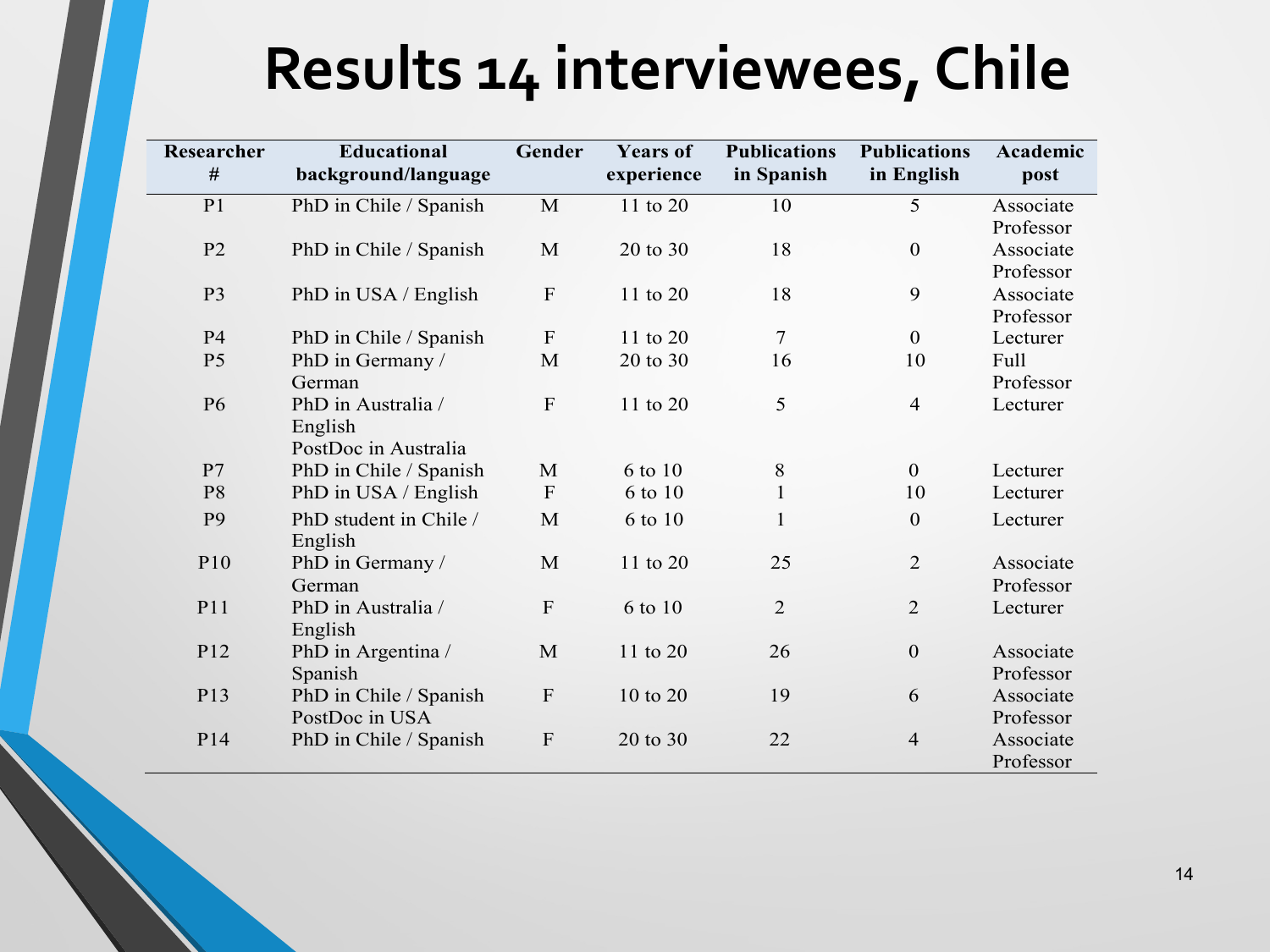- The university policy at this institution promotes publication in English by future researchers (PhD students), so that they are better prepared to face the supranational community of the academic world. In fact, competence in English is a requisite for students to commence a PhD in all disciplines (P1, P3 and P5).
- Those who have not learnt English prior to commencing their PhD have to study it during their first two years and sit for an English exam where the minimal requirement is intermediate superior (ALTE 3), using the Common European Framework of Reference for Languages: Learning, Teaching, Assessment (CEFR).
- This university globally apply an Angli-centric evaluation system in research publication.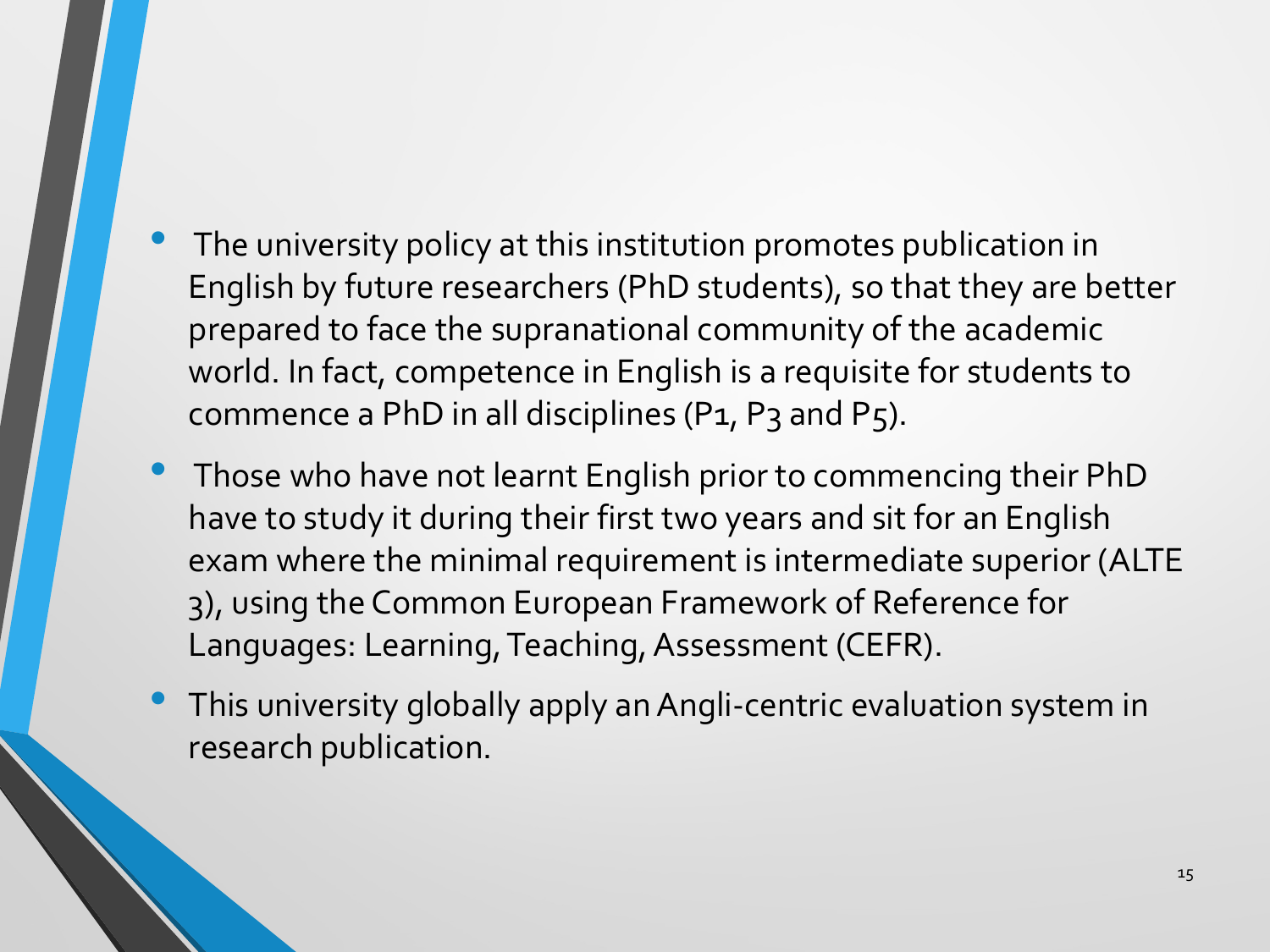- This university in Chile, by giving more value to publication in indexed journals, is fostering a separation between those who can publish in English and those who cannot as well as between those who are known internationally and those who aspire to do so but are unable to achieve this goal.
- Despite the difficulties encountered by non-Anglo scholars writing in English for research publication, the interviewees in the present study see a strong association between English and research.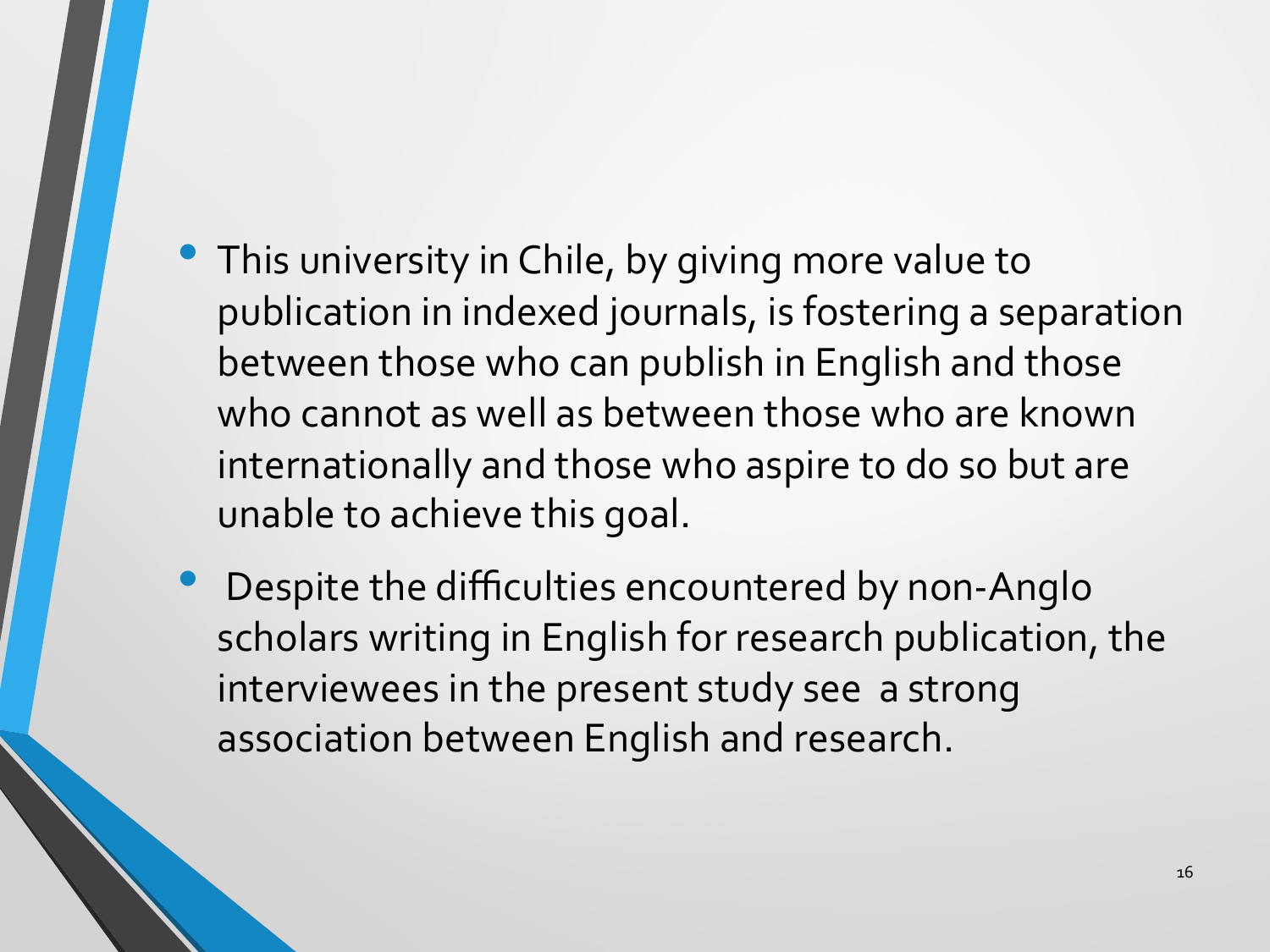# **Interviewee responses:**

- *Nuestra universidad no menciona en que idioma se debe publicar […] pero presiona a los académicos a publicar en revistas indexadas que normalmente aceptan manuscriptos en inglés.* (The policy at our university does not mention the language for publication, […] but it pressures academics to publish in indexed journals which normally accept manuscripts in English.) (P2)
- *No es necesario que sean revistas ingléssino que sean en revistas de alto impacto revistas que tengan alto índice de citación y el punto es que la mayoría están en inglés.* (It is not necessary that we publish in English-language journals but they need to be IF journals that have a high index of citation. The point is that the majority are in English.) (P5)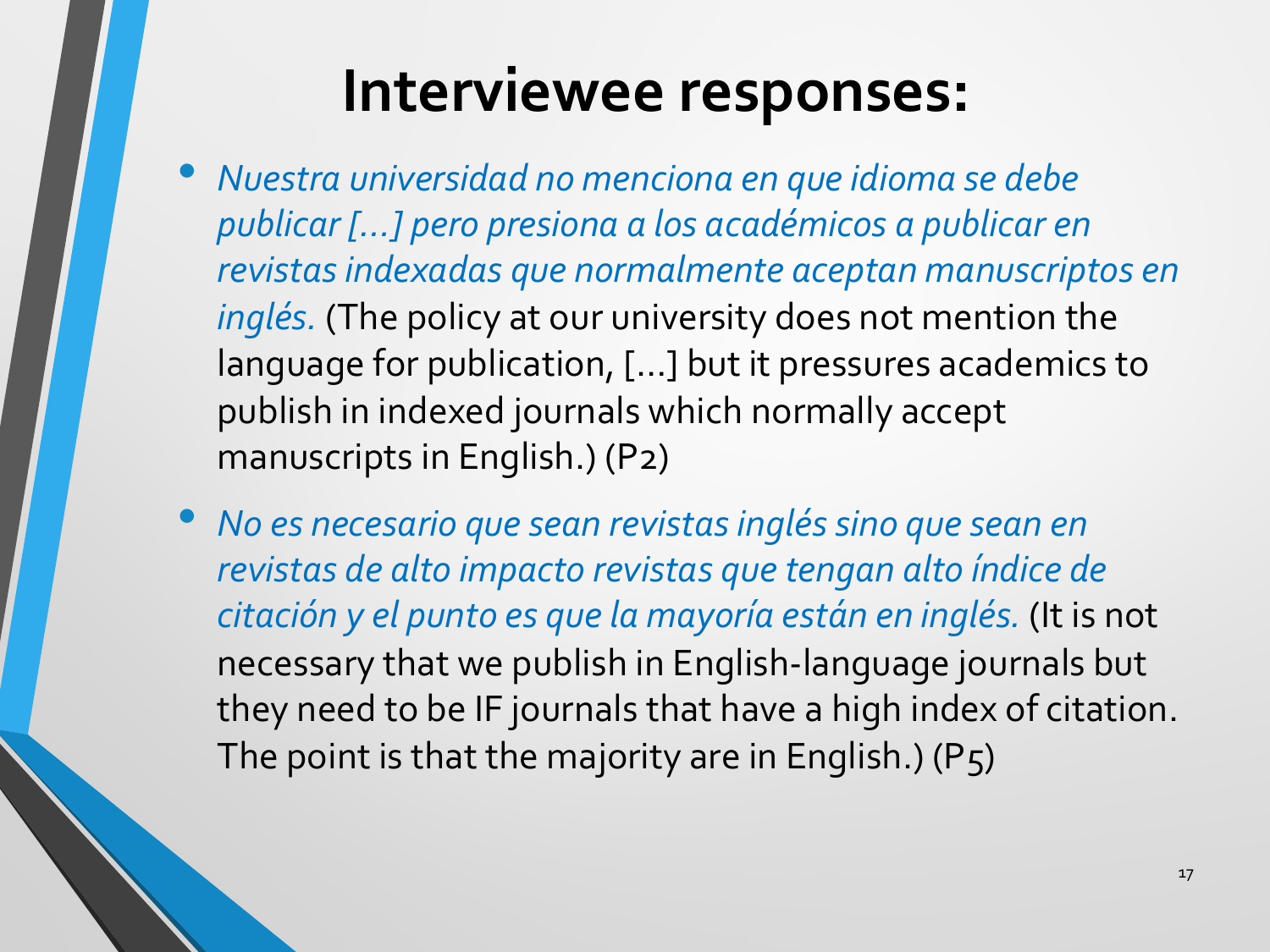- This importance of English in research was also noted by P3:
- *No van a conocer nuestras teorias latinoamericanas publicando solamente en español, […] también es importante que otros conozcan este desarrollo, sino también quedamos encerrados.* (Our Latin-American theories would not be known if we only published in Spanish;[…] it is also important that others know about our theories and knowledge development, otherwise we will be isolated.)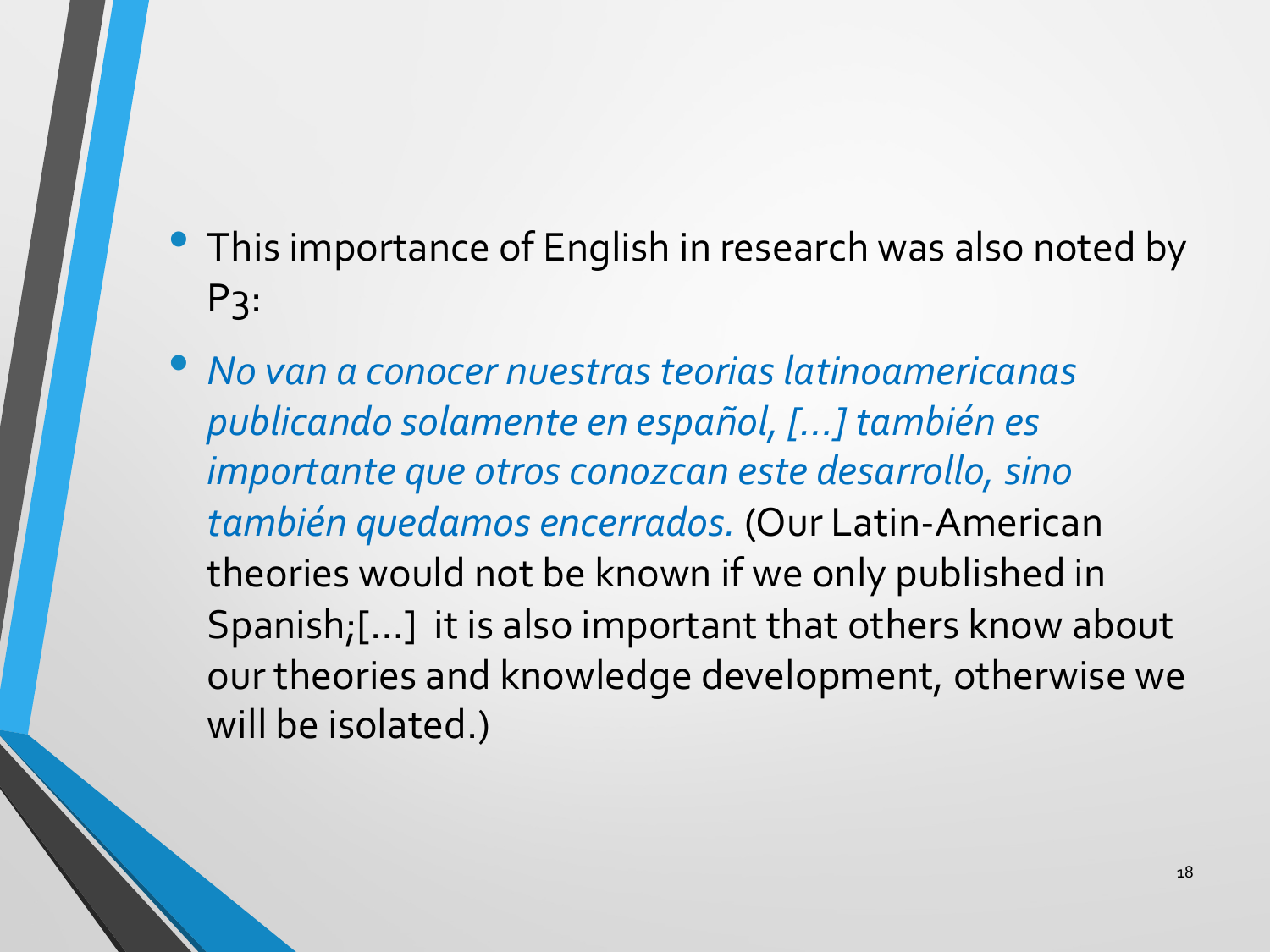

Fig. 1. Study participants' record of academic publications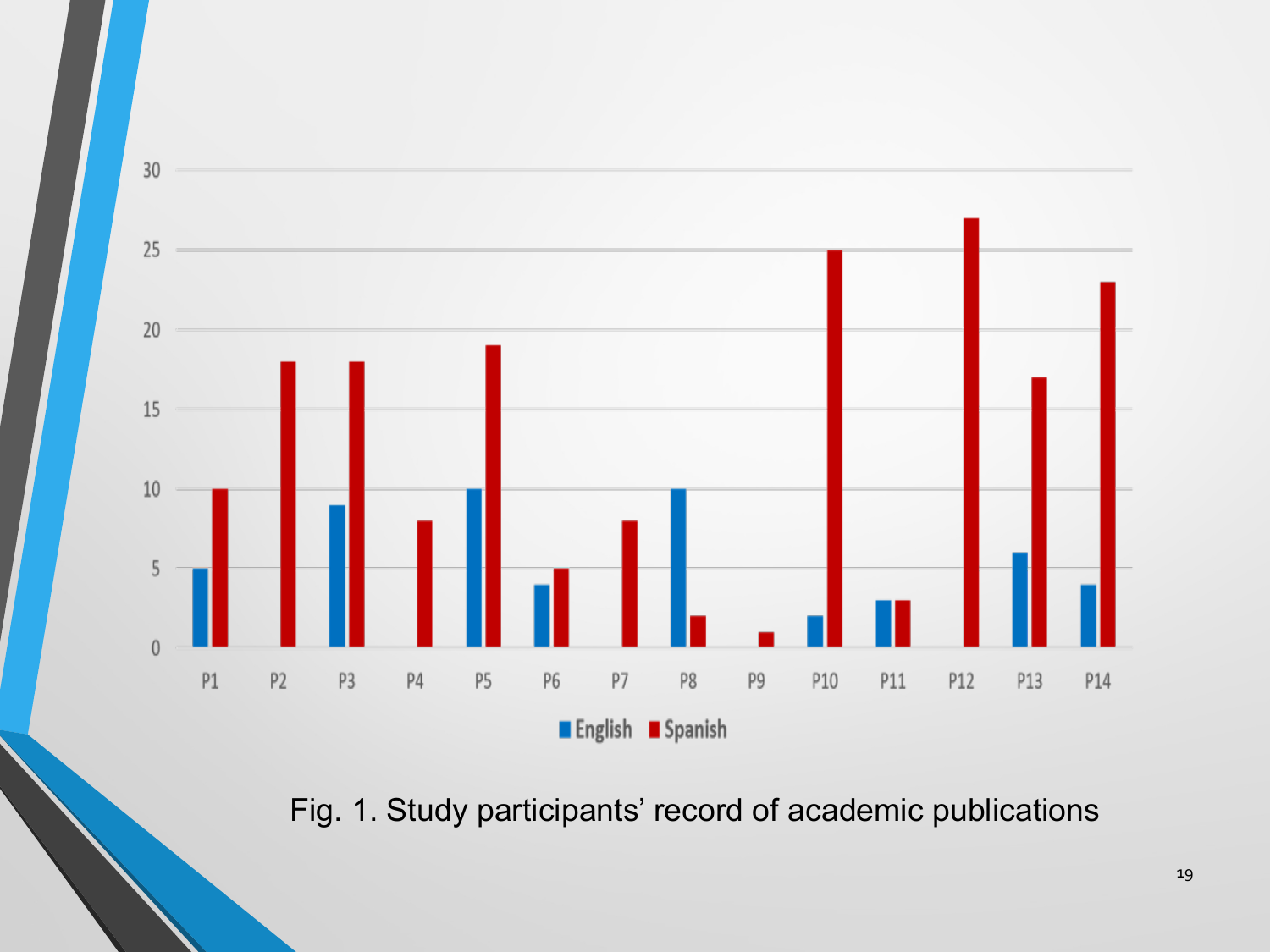

Fig. 2. Preference in language of publication by study participants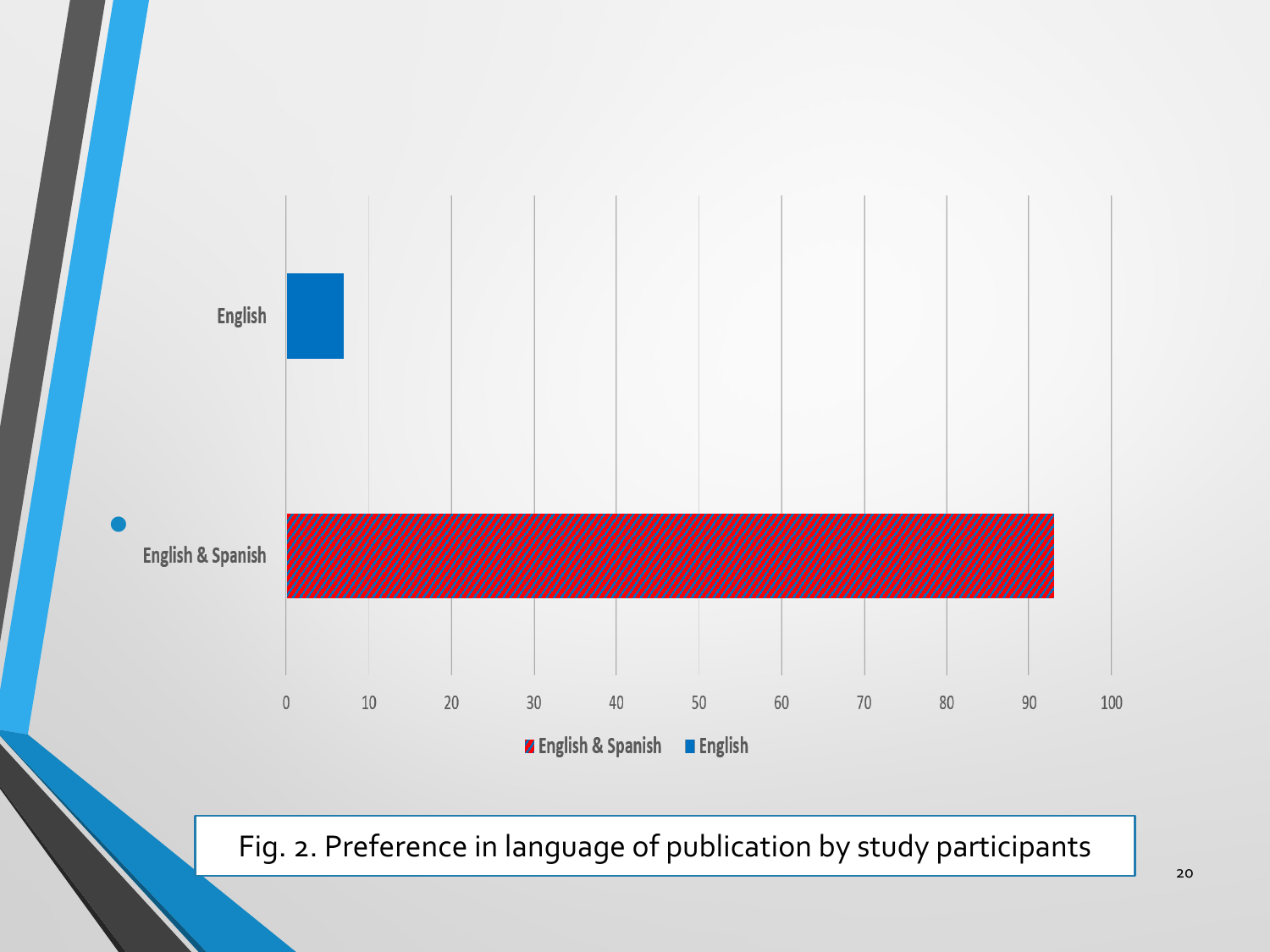- *Aquellos que no tenemos el inglés como lengua maternal […] nos sentimos inseguros cuando se trata de exponer nuestro trabajo. En presentaciones en congresos internacionales o en la intervención me siento más tímido, no puedo expresar en totalidad mis ideas,*  second language [...] feel insecure when we present our work at international conferences or intervene with questions. I feel intimidated as I can't express my ideas totally, so it is a great disadvantage.) (P1)
- *Hay una desventaja, porque el modo de hacer academia el paper gringo que es el rey tiene una estructura que no se acomoda con el modo con que mucha gente realiza la investigación en español. Es un problema de cultura académica.* (There is a disadvantage because the American paper, which is king, and its knowledge has a structure that does not accommodate how researchers put together a research paper in Spanish. This is a problem in academic culture.)  $(P14)$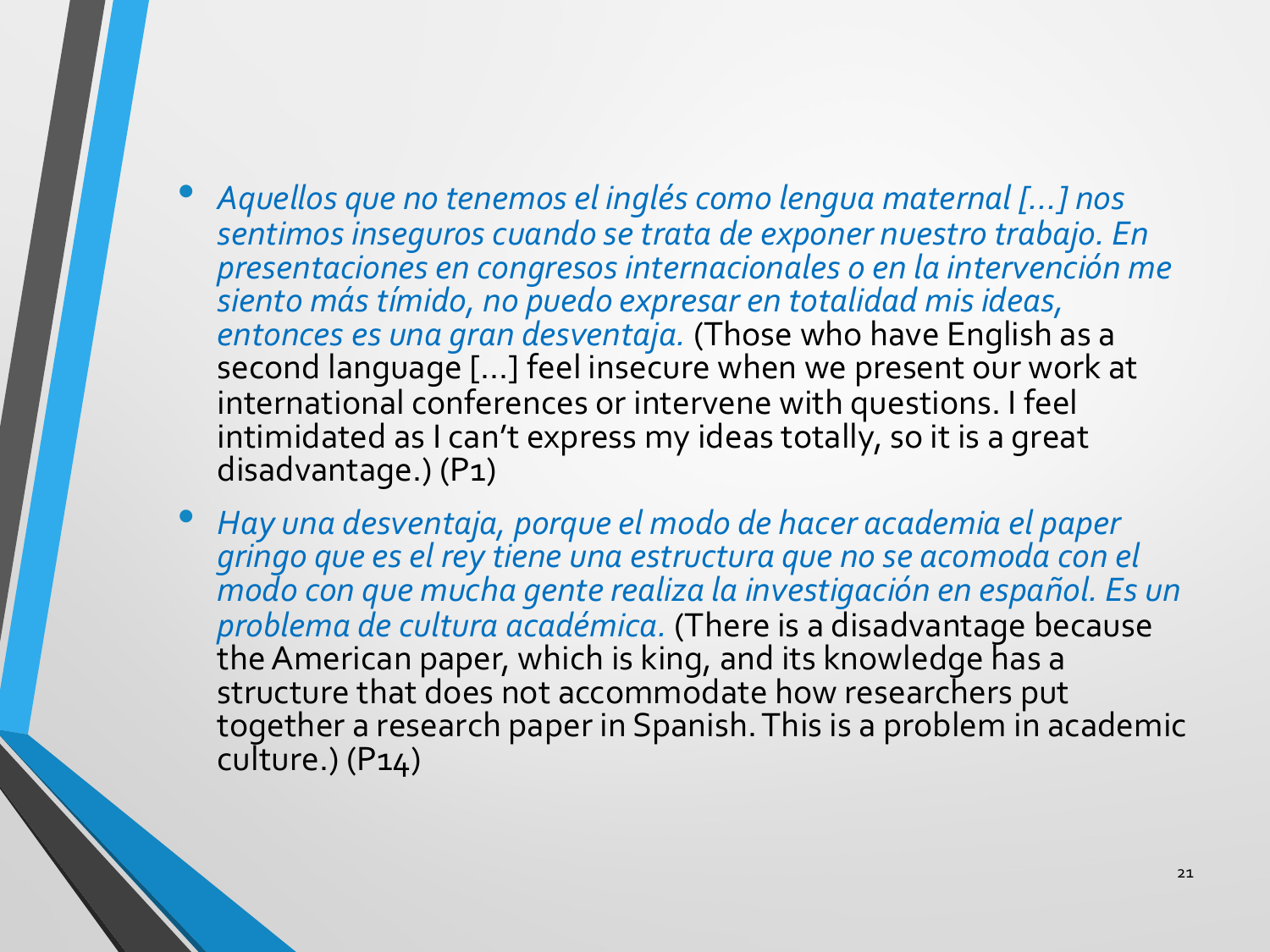

■ No literacy brokers used ■ Users of literacy brokers **No Will use literacy brokers**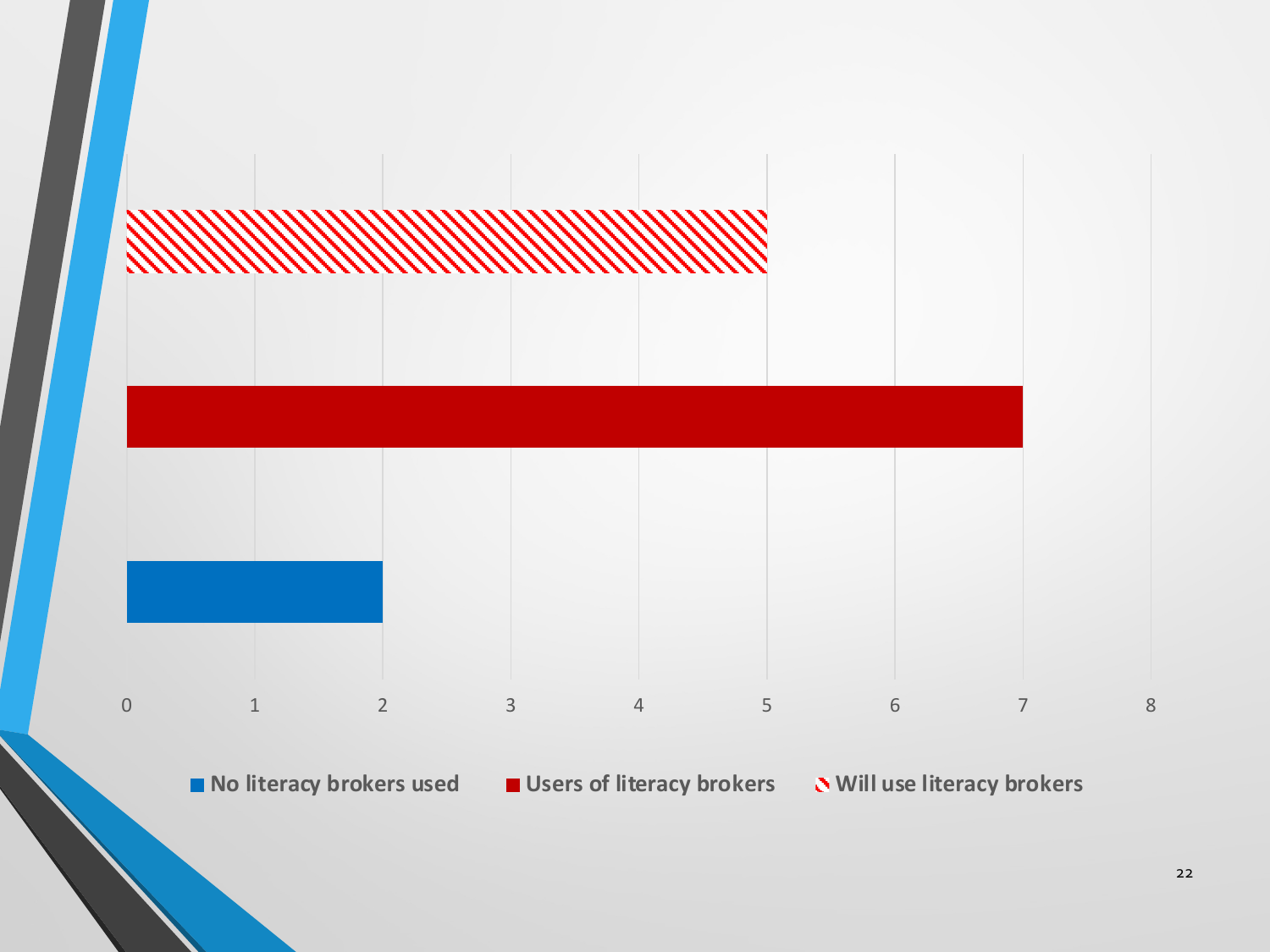### **Advanced proficiency in English is an advantage**

- *Para mi hubiera sido impensable conocer un grupo de investigadores en Alemania, China y Rusia con los cuales participo en una investigación sobre estudios de textos escolares de historia sino me communicara en inglés.* (For me it would be unthinkable to meet researchers from China, Russia and Germany with whom I participate in an investigation that focuses on school texts in history if I could not communicate in English.) (P3)
- *Si tengo el paper que le tengo fé que esla joya de la corona en término de resultados va para una revista ISI gringa de índice global.* (If I have a paper which is the cream of the crop in regard to outcomes, it goes to the ISI American journal.) (P14)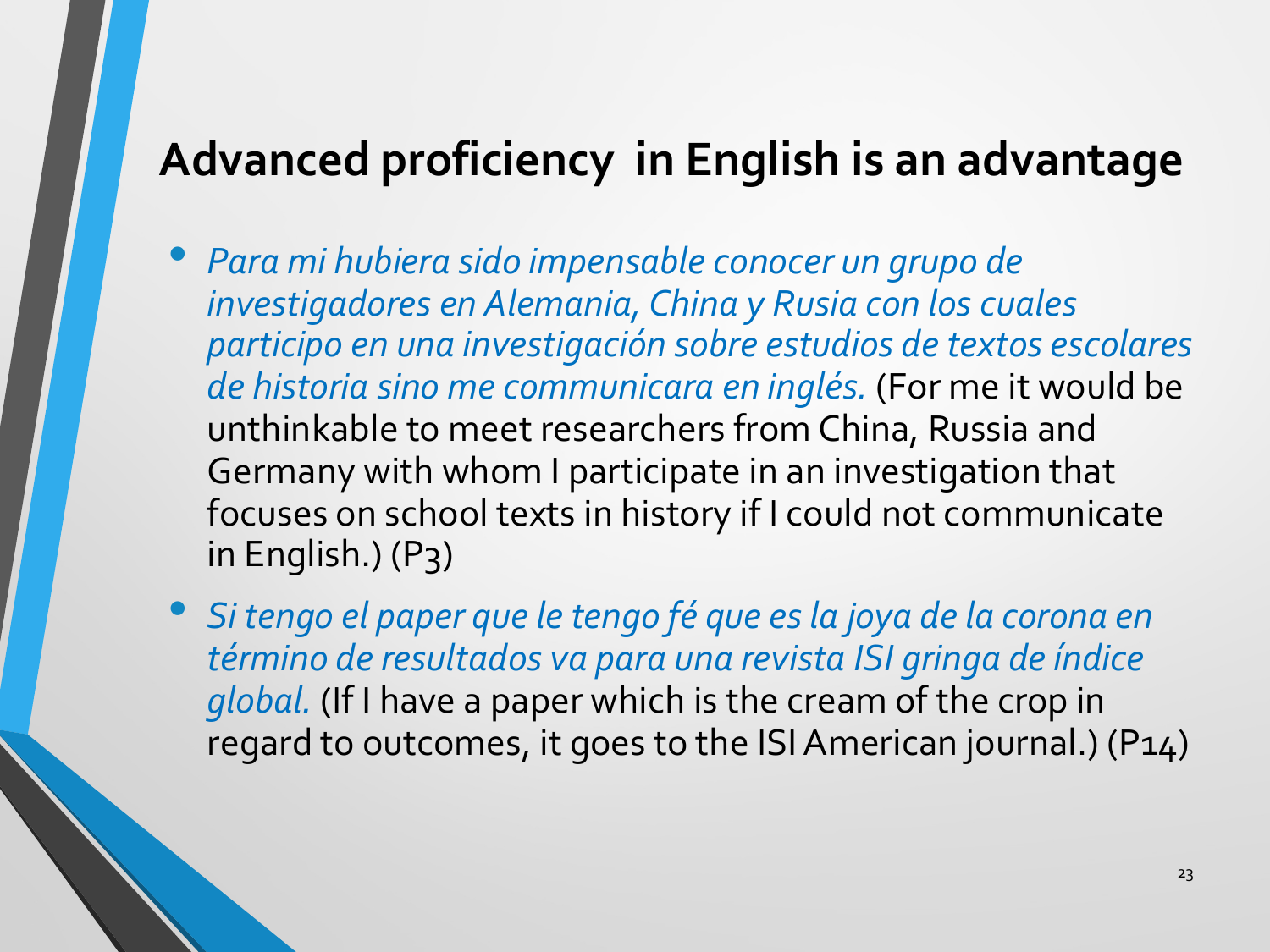# **Conclusion**

- Considering the results from the analysis of RA particularly written by L2 scholars and the interviews in Spain and Chile, this study favours the democratization of knowledge across global academia, as it shares the view that global academia fosters inequality and monolingualism, in particular for those academics who are working outside Anglophone countries.
- Although the power and popularity of Spanish is in its number of native speakers, clearly it does not have the prestige and influence of English in the world of academia.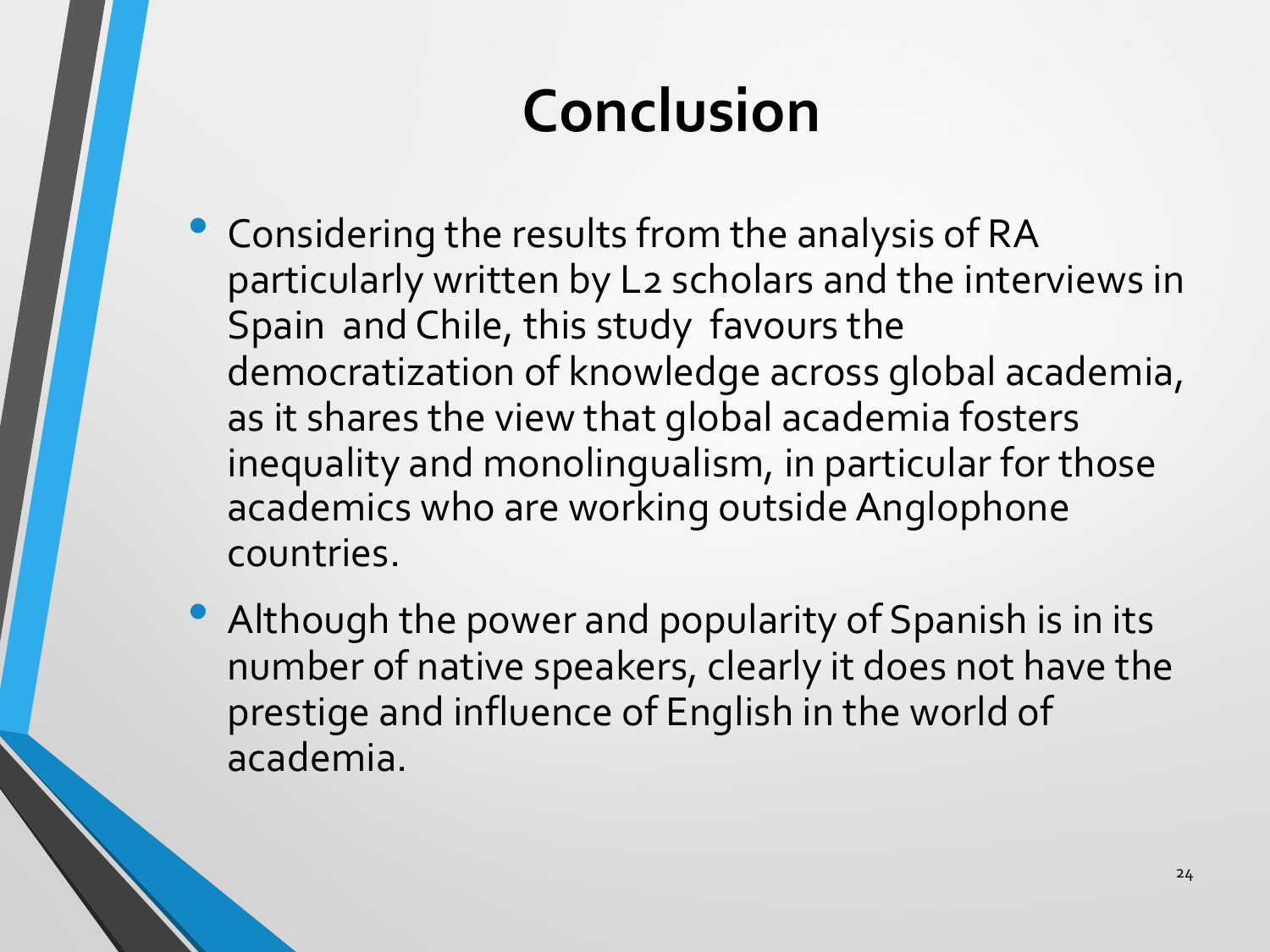- In the interests of equity and intellectual participation by scholars of Spanish, therefore, I propose that the Latin American and Spanish governments and educational institutions re-assess their employment and academic reward criteria so that publications written in Spanish and English are considered to be of equal value.
- In this way, both Spanish and English can co-exist without threatening the scholarly cultural traditions of the Spanish scholars.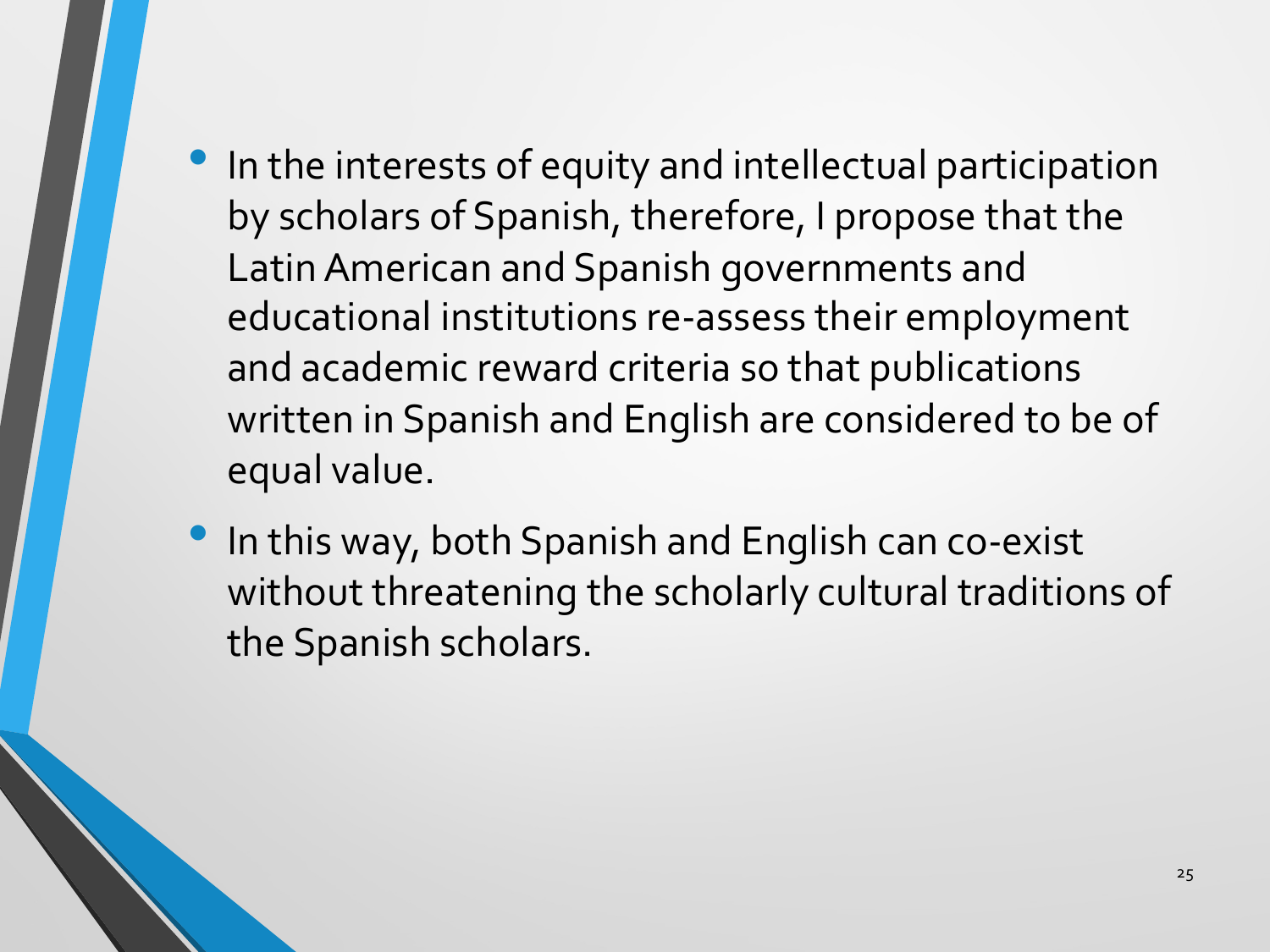- The self-reflection on their preferred language for publication brought to the surface multilingualism in academia from the bottom-up (Kuteeva & Mauranen, 2014) as the majority wish to continue publishing in both languages or commence publishing in English, as pointed out by P5,
- *No podemos abandonar los dos mundos, tenemos que estar en los dos.* (We cannot abandon the two worlds, we have to be in both.)
- The pressure to publish in English and the complexity of this process, a joint partnership between local, national and international network activities is recommended so that "scholars can engage locally and transnationally" (Lillis & Curry 2010: 61).